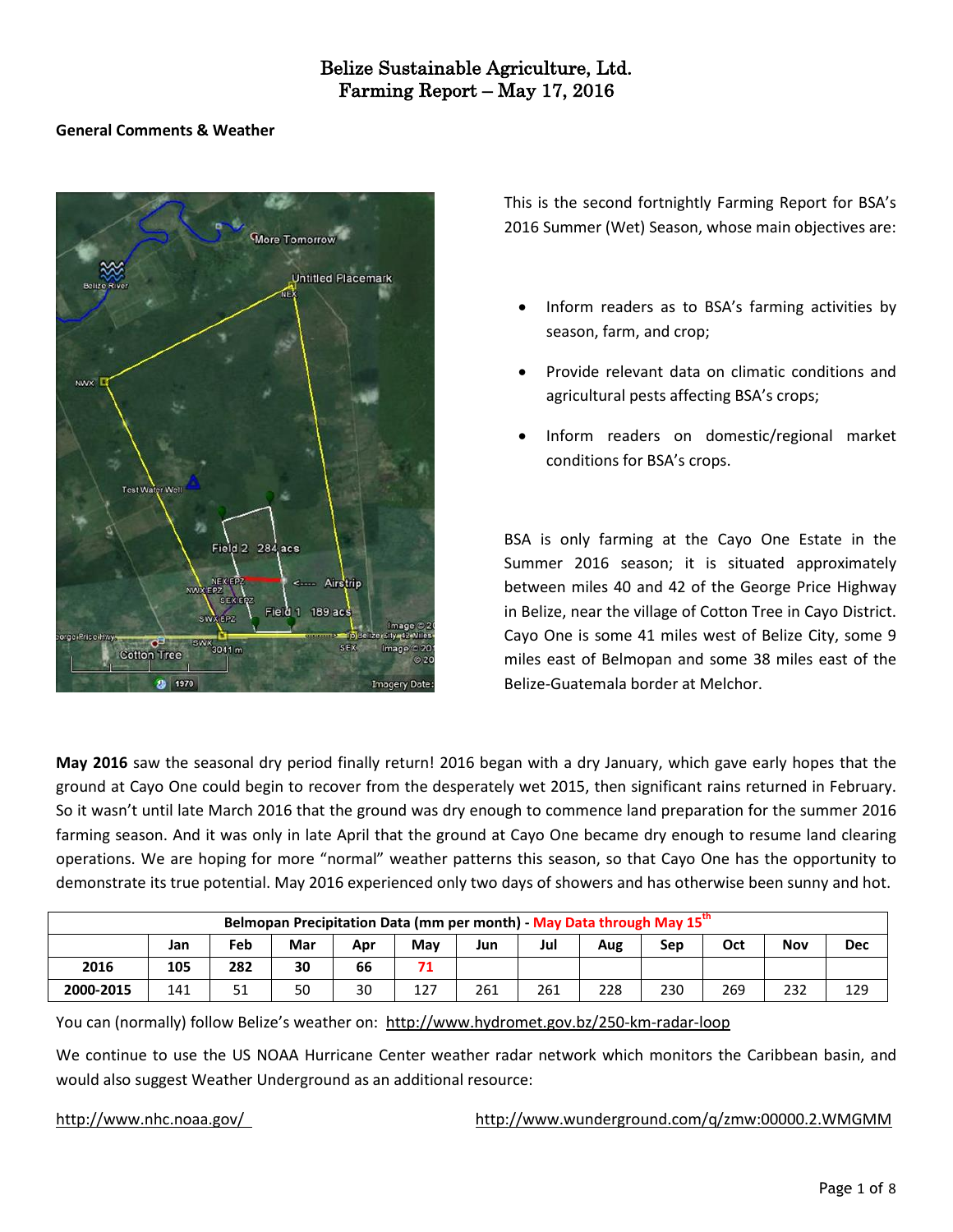**Cayo One** ~ 473 acres (100% non-irrigated)

#### **Farm Operations**

#### Land Preparations

Preparations for the 2016 farming season continue in earnest at Cayo One. We are entering the final stretch of land preparations, with Fields 1 (189 acres) and 2 (284 acres) having undergone the following (the fields are delineated in the map above):

|    | 1. Ploughing:         | Late March/mid-April                                             |
|----|-----------------------|------------------------------------------------------------------|
|    | 2. Disking:           | Late April/early May                                             |
| 3. | Raking:               | Early/Mid-May, using a harrow and a mechanical root rake         |
|    | 4. Planing/Levelling: | Mid-May, using a locally manufactured apparatus                  |
| 5. | Disking (Extra):      | Mid-May – only planned for Field 1 where there was heavy rutting |

The following is planned for the next fortnight:

- 6. Fertilizer Spreading: Mid-May (See details below)
- 7. Disking (2): Mid/Late May
- 8. Harrowing: Late May

The Raking requirement was due to heavy weed build-up during the Winter 2015/2016 as there was no crop planted during that season owing to extremely heavy rains in late 2015. In future years, more aggressive weed management (via aerial spraying) will be required if no crop is planted due to extreme weather.

The Extra Disking requirement was due to the heavy rutting in parts of Field 1 due to the excessive rains in the last days of the 2015 Harvest. The only way to mitigate this would be to harvest in late August (a historically drier period) which will only be possible once irrigation has been installed.

The Land/Planing/Levelling work should begin to improve surface drainage at Cayo One, and some of the excess topsoil from the new land strip was available to fill some irregular areas (although not the large hole in the eastern section of Field 2). Additional work of this nature will be carried out prior to each crop over the next several years.

Our ability to complete the remaining land preparations is, of course, subject to weather. Currently tropical activity in the Caribbean basin does not yet indicate the arrival of seasonal rains, so we hope to have a clear fortnight to complete land preparations and be ready to plant at the end of May.

Work has also begun on the airstrip at Cayo One. This is planned on eventually being a 3,000 foot tarmacked strip (Runways 10/28), 40 feet wide, with an additional 40 feet safety zone on either side of the strip. For 2016 the width will be limited to 20 feet of all-weather surface, and the strip will only be usable for crop-dusting activities. There is a considerable amount of administrative and security work required to register an airstrip for civil aviation use, which is understandable given regional concerns about narco-trafficking. However, this on farm crop-dusting strip should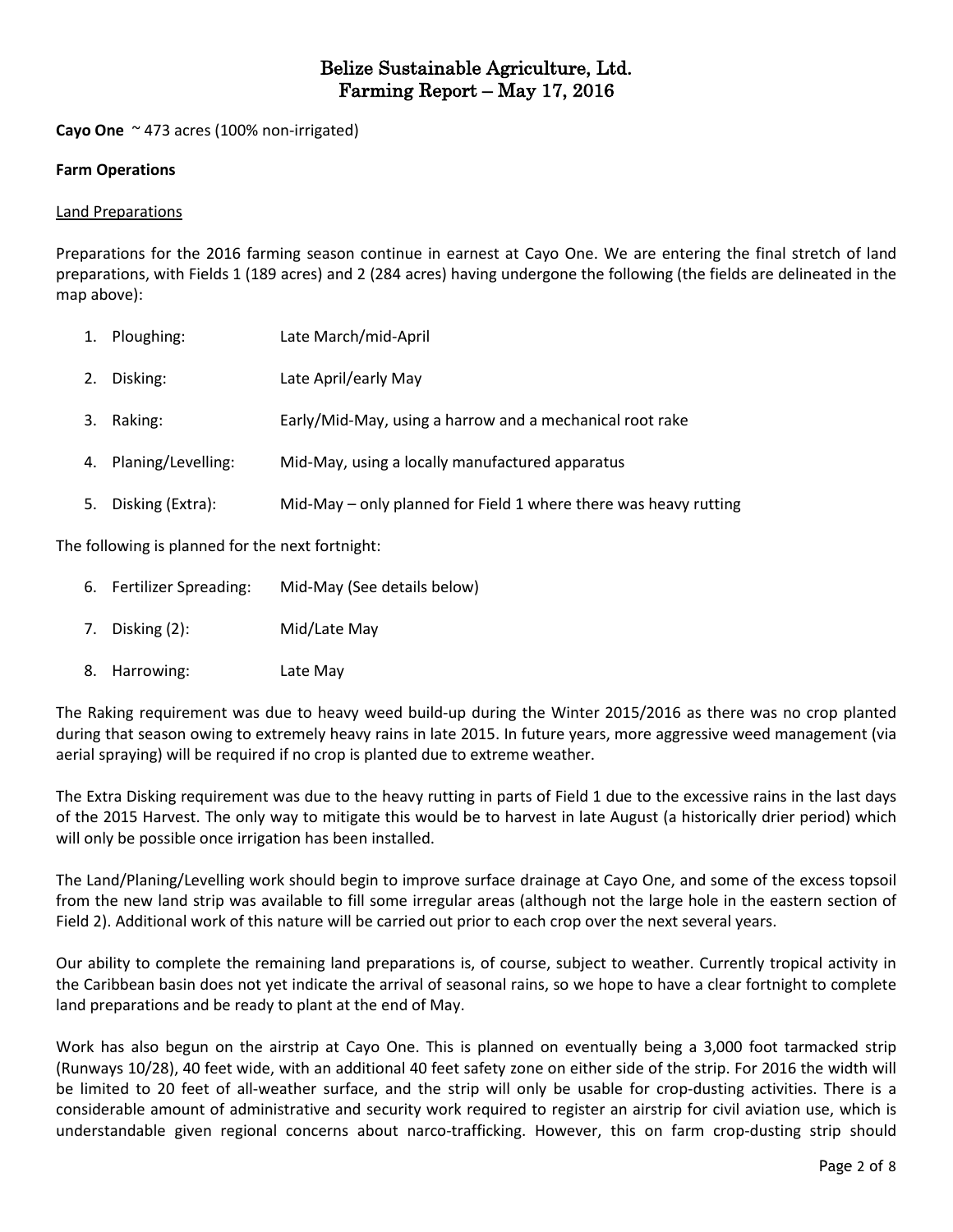substantially pay for itself in 2016 through savings in ferrying crop dusters back and forth from the local airfield (compared with our 2015 costs). We estimate that aerial crop dusting costs will drop to  $\sim$  USD 3.95/acre for fertilizer (-45%) and ~ USD 3.20/acre for pesticides (-25%). See the map above and the photographs below for reference.

#### Seed Selection

BSA has chosen to plant most of its acreage in one seed variety, with the balance allocated to three trials:

#### **407 acres (Part of Field 1 and all of Field 2): DeKalb 7088 @ 27,000 seeds/acre**

This is an excellent wet season selection due to its closed ear and tendency to droop upon drying down. This is important if too much rain arrives after senescence the water gets into the cob and germination of the corn at the tip begins. This variety has a highly crystalline grain structure and is sought after by the snack food industry. It also makes an above average candidate for processing into grits and other cereal products.

## **22 acres (Part of Field 1): Pioneer P4226 @ 27,000 seeds/acre**

This is a high yielding open ear variety which has long been a major Pioneer variety for Central America and the Caribbean; it performs better than most corn varieties in many weather conditions. It is also sought after by the lucrative snack food market. Unfortunately, its least likable attribute is its open ear, which is vulnerable to post senescence heavy rains, which can happen frequently in Belize during the late summer/early autumn .

### **22 acres (Part of Field 1): Dow 3383 @ 27,000 seeds/acre**

This is a crystalline variety that is both reasonably fungus resistant as well as drought tolerant. It has rather small kernels compared to the ASG R9000 and is considered a closed variety meaning the husks onto cob will extend past the end of the cob and not allow entry of water. The cob will also droop as it begins its senescence. This variety should compete very well with the Pioneer P4226 variety and has many similar attributes with the exception of being closed (which is good in the wet/summer season!) It has a very deep yellow color.

## **22 acres (Part of Field 1): American Seed & Genetics R9000 @ 27,000 seeds/acre**

This is a newcomer to Belize and has only been trialed twice in the country; once with excellent results and once with terrible results. This seed was developed in Chiapas, Mexico where it has done very well. This variety grows very tall, has a slender but strong stalk, and a large grain. Ideally this corn should be grown under irrigation as it is not very drought tolerant, hence the trial taking place during Belize's wet season. BSA is interested in growing this variety as yield potential is considerably higher than other more established varieties.

The approximately 22 acre trial sizes are designed to allow 7 passes with BSA's 40 foot planter over the 3300 foot distance between the southern boundary of Field 1 and its northern Boundary at the airstrip. We will be fertilizing the three trial plots in exactly the same fashion for trial control purposes.

In light of increased consumer interest in non-GMO foods, it is worth noting that all of our corn is non-transgenic, as will be all of our soybeans and edible beans. This may well provide future opportunities for making feeds for the **animal, fish, and shrimp markets that can be sold at premium prices.**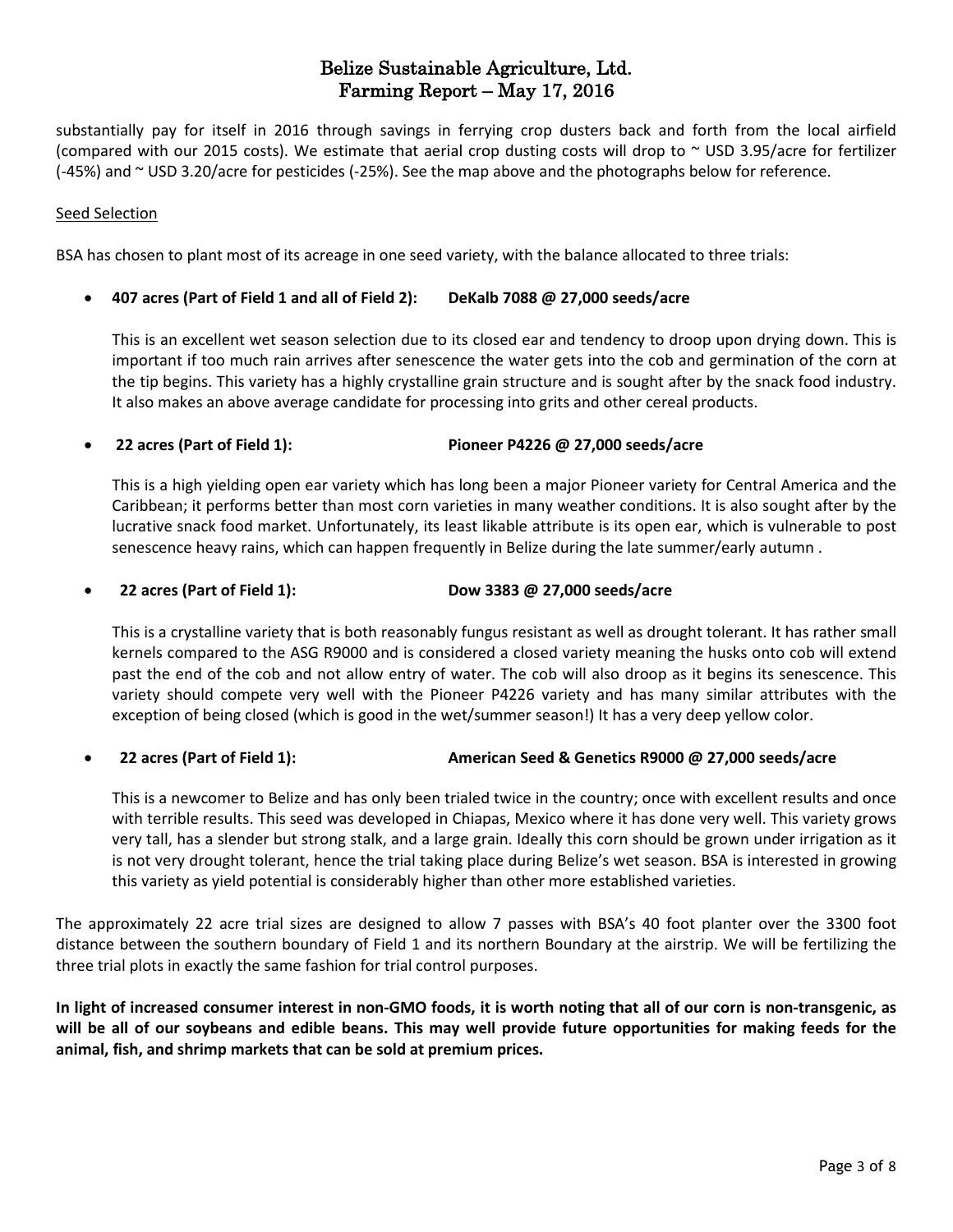#### Fertilizer Program

BSA's fertilizer program for Cayo One is based on multiple goals:

- 1. Test the impact of higher fertilization rates on yields
- 2. Ensure that fertilization is at least 110% of theoretical "maintenance rates"
- 3. Test one plot for higher Nitrogen Applications
- 4. Initiate long term trial of organic worm based soil enrichment

Target Yields and Fertilization Rates

BSA has set a business goal of a weighted average yield of 107 bushels/acre for its Summer 2016 corn crop, which is 6,000lbs./acre or 6.7 mt/Ha. This represents an increase of some 15% over the yields achieved on Field 3 in 2015.

However, CSA has planned to fertilize for a 150 bushel/acre yield (8,400lbs./acre or 9.4 mt/Ha), assuming a minimum fertilization rate of 110% of maintenance levels (the level at which the crop neither adds or depletes to the soil's fertility). The table below provides an overview of the relevant data:

| <b>Fertilizer Application (lbs./acre)</b> | N   | P   | $\bf K$ |
|-------------------------------------------|-----|-----|---------|
|                                           |     |     |         |
| <b>Base</b>                               | 44  | 100 | 44      |
| Liquid (fast uptake)                      | 11  |     | 3       |
| Urea                                      | 152 |     |         |
| Foliar                                    | 0   |     |         |
|                                           |     |     |         |
| Total                                     | 207 | 107 | 46      |
|                                           |     |     |         |
| 150 Bushels/Acre Maintenance (lbs./acre): | 188 | 66  | 42      |
|                                           |     |     |         |
| Fertilizer Build / Draw (lbs./acre):      | 19  | 41  |         |
|                                           |     |     |         |
| 110% Fertilization requirement surplus:   | 0   | 34  |         |

The high Phosphorous build is to adjust for a soil deficiency, which is not uncharacteristic of recently cleared land, identified in soil tests performed at Cayo One.

The fertilization program assumes the following applications:

Base: 330lbs/acre (370Kg/Ha) of 13.3-30.3-13.2-1.8S+Micros to be applied in Mid-May (Now!) by ground

Liquid: 2.4 litres/acre at planting by ground application

Urea: 330 lbs./acre (370Kg/Ha) of 46% N divided into 3 aerial applications at days 20, 35, and 55 after planting

Foliar: 1 litre/acre divided into 2 aerial applications at days 30 and 60 after planting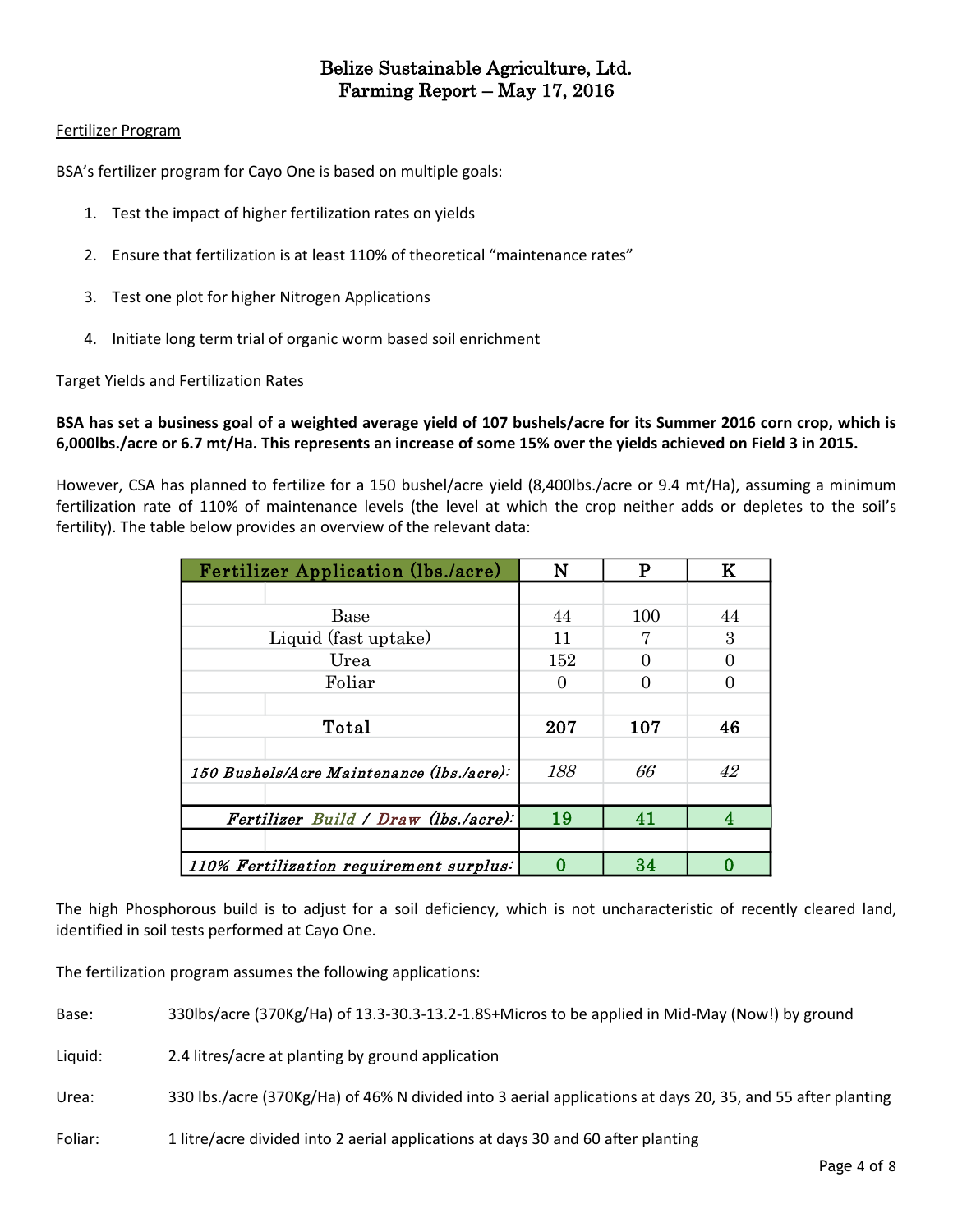

Cayo One Northwesterly View with airstrip- May 12, 2016



Cayo One – SW Corner after leveling – May 12, 2016



Field 1 after raking – May 12, 2016



Field 1 well raked – May 12, 2016



Field 1 Second disking after levelling – May 17, 2016



Field 1 tractor at work on  $2^{nd}$  disking – May 17, 2016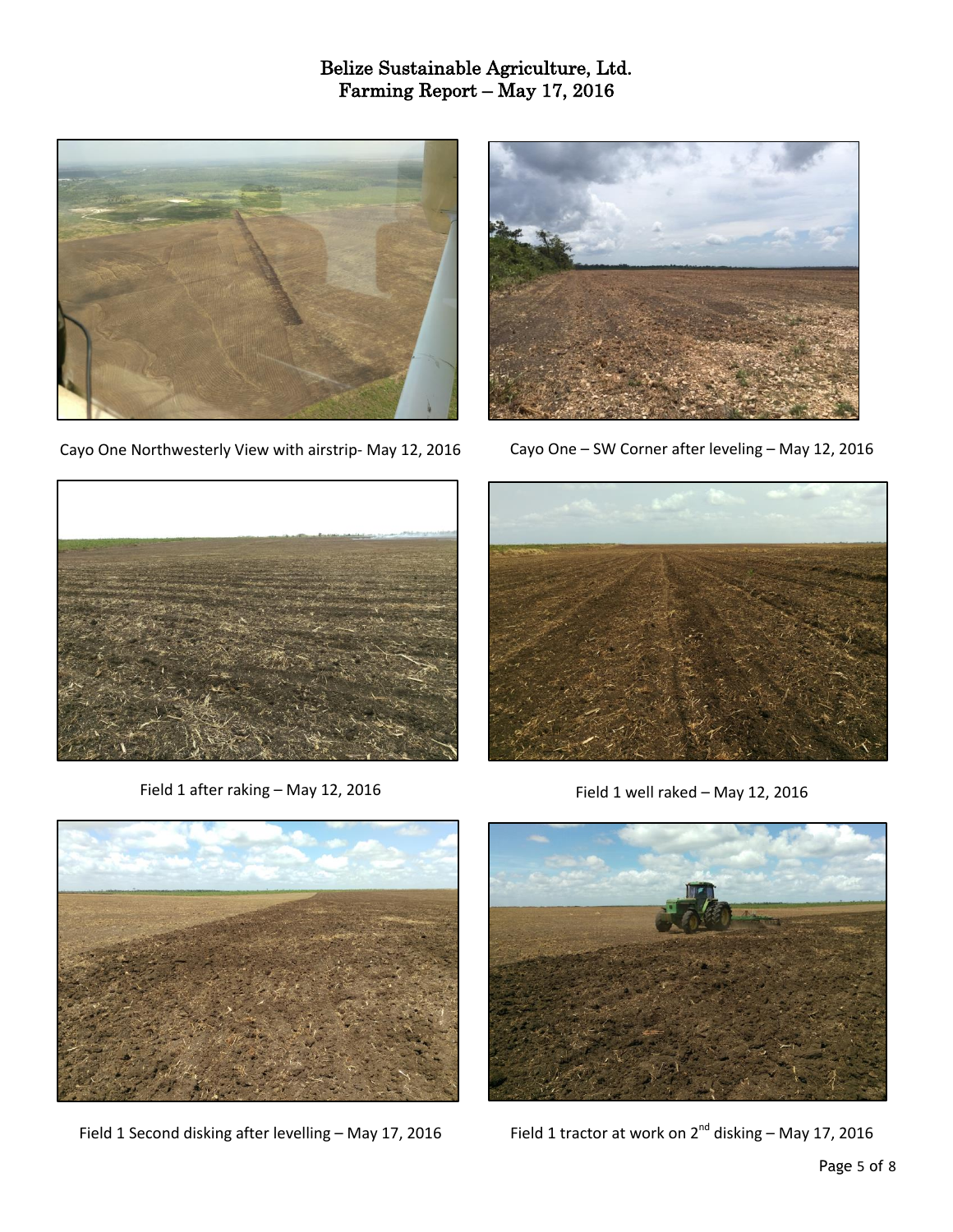#### **Market Conditions and Conclusion**

Grain prices are unchanged in Belize over the past fortnight, and have remained mostly stable over the five months since our last Farm Report, with the only significant movement being in Soybeans.

#### **Corn**

Corn volumes in storage are adequate to meet needs until next crop cycle, but there was little or no excess grain and exports of whole grains, with the exception of edible beans, have been minimal. Belize's corn price of BZD 28.00- 30.00/cwt (USD 308-330/mt) remains high compared to CBOT/World market prices, although total demand at these price levels is limited. An excess supply of five to ten thousand metric tons would sharply compress Belize's premium versus the region. Regional prices (e.g. Guatemala, Salvador, etc.) for the forthcoming crop are expected to settle in a Belize FOB equivalent of USD 260-280/mt. This is still a high price compared to the USD 165/mt level currently quoted by the USDA for corn FOB US Gulf Ports.

Early reports are that corn plantings in Belize will be lower this season as some farmers are diverting crops to sugar cane (Cayo District) and Soybeans (Orange Walk District). Local grain cooperatives are seeking commitments and expect the Summer 2016 corn crop to generate at least USD 7.84/bushel (USD 309/mt) for local farmers.

#### Soybeans

Soybeans in Belize are unchanged in price recently, and expectations are for an increase in plantings. They have seen a significant decrease in price from last fall and are now selling in the range of BZD 45.00-50.00/cwt (USD 500-550/mt), compared with last fall's BZD 55.00-60.00/cwt (USD 605-655/mt). There are now plenty of soybeans available in Belize, which has justified the lower local price, although it is still at a substantial premium to global markets

#### Rice

Rice remains a very good option for Belize farmers who have fields that are properly designed and irrigated. Prices for rough/paddy rice remain stable at BZD 45.00/cwt (USD 495/mt), which continues to be a high premium relative to global market prices (USD 275/mt).

#### Edible Beans

Edible beans enjoyed a better than average yield and quality in the spring 2016 harvest, with local variations due to rain. Sales of the 2016 crop have been very slow as remaining 2014 and 2015 inventories first had to be cleansed, but these are mostly sold now. Most bean varieties are creeping back to the USD 45.00-50.00/cwt level FOB Belize, which is an improvement over 2015 but materially lower than 2014 levels.

We look forward to a successful Summer 2016 season with weather conditions that we hope will be more favorable than in 2015! Regional market conditions remain quite strong, especially when compared with the current low level of *agricultural commodity prices on global markets. We retain all of our optimism for Belize's remarkable farming potential, provided the right investments are made in drainage, irrigation, equipment, and especially people!*

Thanks! - Abram Dyck, John Peters, and the Farming Report Editorial Team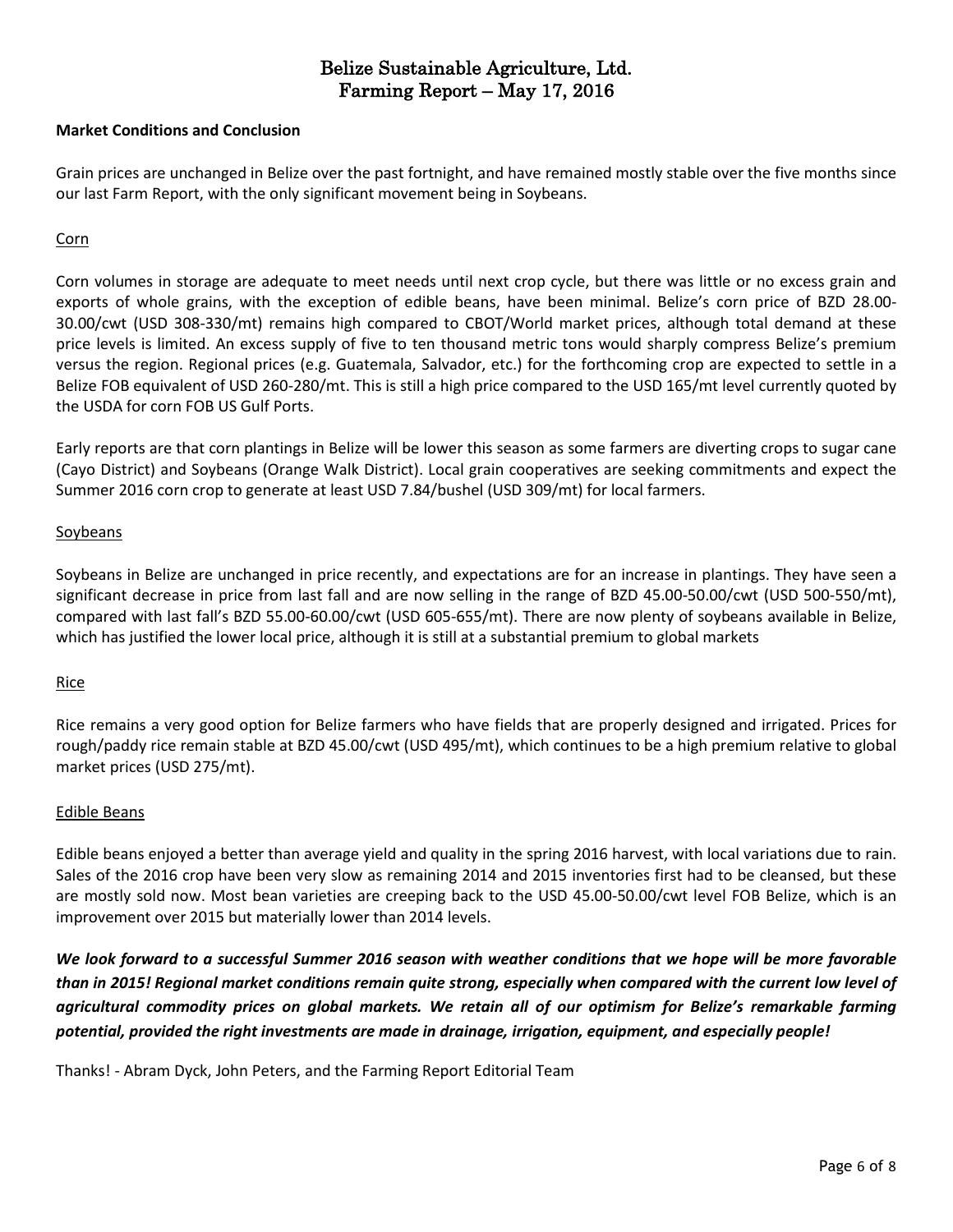| <b>Grower</b> | Location | <b>Field</b><br># | <b>Acres</b> | Irr<br>$\mathbf{P}$ | Soil<br><b>Type</b> | Crop        | <b>Seed Variety</b><br>(count/acre) | <b>Plant</b><br><b>Date</b> | <b>Stand</b><br><b>Date</b> | <b>Fertilizer</b><br>Program<br>(For full details of<br>applications, refer<br>to Lot Records) | <b>Comments</b>                                                                                  |
|---------------|----------|-------------------|--------------|---------------------|---------------------|-------------|-------------------------------------|-----------------------------|-----------------------------|------------------------------------------------------------------------------------------------|--------------------------------------------------------------------------------------------------|
| <b>BSA</b>    | Cayo One | 1a                | 123          | N                   | <b>Black</b>        | <b>None</b> | DeKalb 7088<br>27,000               | May<br>30?                  | ?                           | Base<br>13.3-30.3-13.2-1.8S<br>330lbs/acre                                                     | May 4, 2016: Land Prepara-<br>tion underway<br>May 17, 2016 continues un-<br>der good conditions |
| <b>BSA</b>    | Cayo One | 1 <sub>b</sub>    | 22           | N                   | <b>Black</b>        | <b>None</b> | Pioneer P4226<br>27,000             | May<br>30?                  | $\overline{?}$              | Base<br>13.3-30.3-13.2-1.8S<br>330lbs/acre                                                     | Land Preparation underway<br>May 4, 2016; continues May<br>17, 2016 under good condi-<br>tions   |
| <b>BSA</b>    | Cayo One | 1 <sub>c</sub>    | 22           | N                   | <b>Black</b>        | <b>None</b> | Dow<br>3383<br>27,000               | May<br>30?                  | ?                           | Base<br>13.3-30.3-13.2-1.8S<br>330lbs/acre                                                     | Land Preparation underway<br>May 4, 2016; continues May<br>17, 2016 under good condi-<br>tions   |
| <b>BSA</b>    | Cayo One | 1 <sub>d</sub>    | 22           | N                   | <b>Black</b>        | <b>None</b> | <b>ASG</b><br>R9000<br>27,000       | May<br>30?                  | $\overline{?}$              | Base<br>13.3-30.3-13.2-1.8S<br>330lbs/acre                                                     | Land Preparation underway<br>May 4, 2016; continues May<br>17, 2016 under good condi-<br>tions   |
| <b>BSA</b>    | Cayo One | $\overline{2}$    | 284          | N                   | <b>Black</b>        | <b>None</b> | Dekalb 7088<br>27,000               | May<br>30?                  | ?                           | Base<br>13.3-30.3-13.2-1.8S<br>330lbs/acre                                                     | Land Preparation underway<br>May 4, 2016; continues May<br>17, 2016 under good condi-<br>tions   |